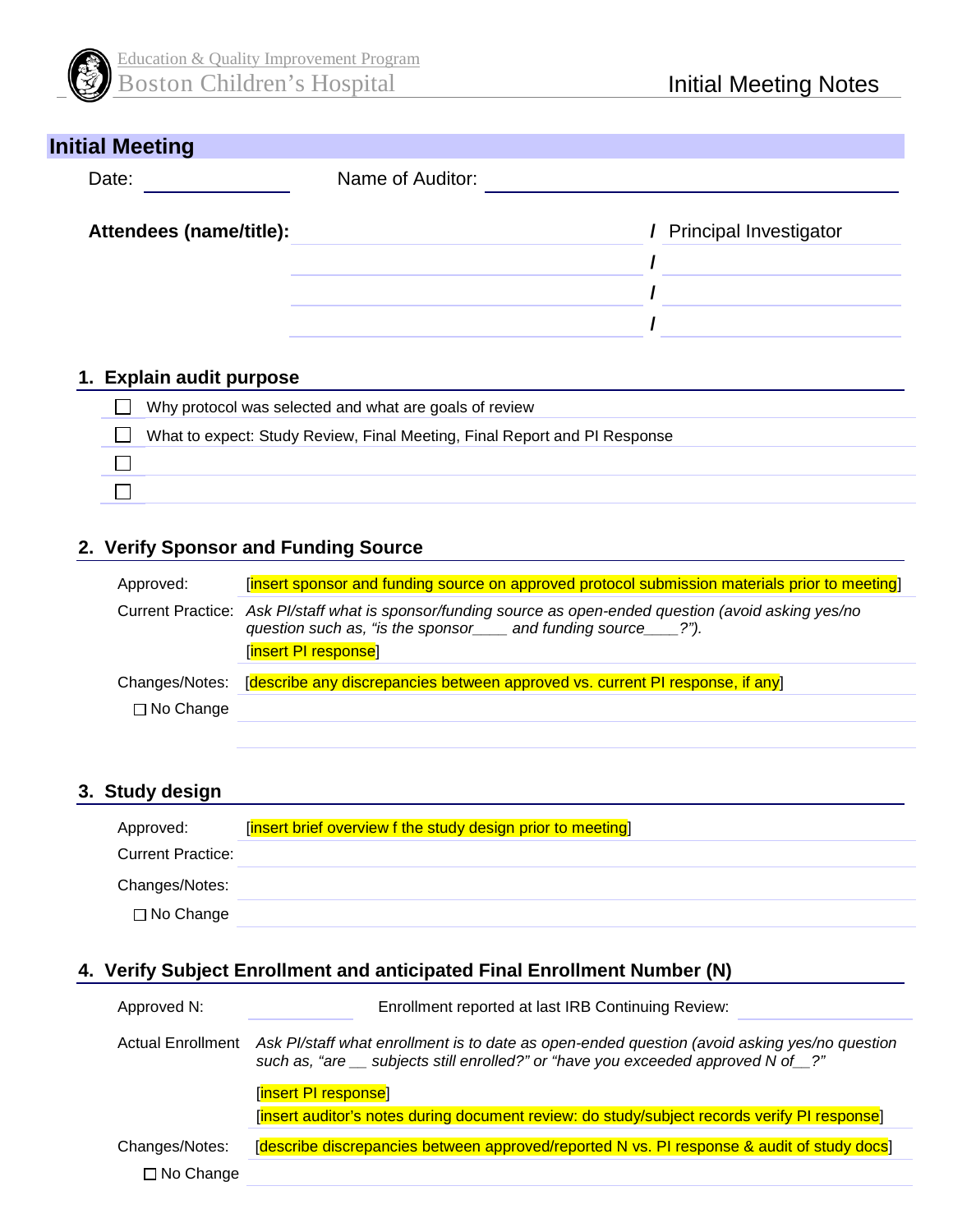

| • Do you expect to enroll N with the anticipated time<br>frame?                         | ∣Yes I INo               |
|-----------------------------------------------------------------------------------------|--------------------------|
| • Do you feel that you have adequate resources/staff to<br>conduct study safely?        | $\sqcap$ Yes $\sqcap$ No |
| If NO, please explain. Is there anything that would make a difference (e.g. resources)? |                          |
|                                                                                         |                          |

# **5. Verify Recruitment Process**

| Approved:        | [insert recruitment described on approved protocol prior to initial audit meeting]                                                             |
|------------------|------------------------------------------------------------------------------------------------------------------------------------------------|
|                  | Current Practice: Ask Pl/staff to describe current recruitment process and materials.                                                          |
|                  | [insert PI response]                                                                                                                           |
|                  | [insert auditor's observations of recruitment practices based on study/subject document audit:<br>do study/subject records verify PI response] |
| Changes/Notes:   | [describe any discrepancies between approved vs. current PI response, if any]                                                                  |
| $\Box$ No Change |                                                                                                                                                |
|                  |                                                                                                                                                |

## **6. Verify Informed Consent Process: who obtains consent, where and when**

| Approved:        | [insert informed consent process as described on approved protocol prior to initial meeting]                                                                                                    |
|------------------|-------------------------------------------------------------------------------------------------------------------------------------------------------------------------------------------------|
|                  | Current Practice: Ask Pl/staff to describe informed consent process; e.g. "walk me through process of how<br>consent is obtained from subjects from start (giving info to point of enrollment)" |
|                  | [insert PI response]                                                                                                                                                                            |
|                  | [insert auditor's observations of consent practices based on study/subject document audit: do<br>study/subject records verify PI response                                                       |
| Changes/Notes:   | [describe any discrepancies between approved vs. current PI response, if any]                                                                                                                   |
| $\Box$ No Change |                                                                                                                                                                                                 |

## **Ensure PI/Staff know the following:**

Subjects/families must receive a copy of the signed consent/assent form(s)  $\Box$ All signors must date their own signature – do not date another person's signature  $\Box$  $\Box$ If consent is obtained on same day, specify in study notes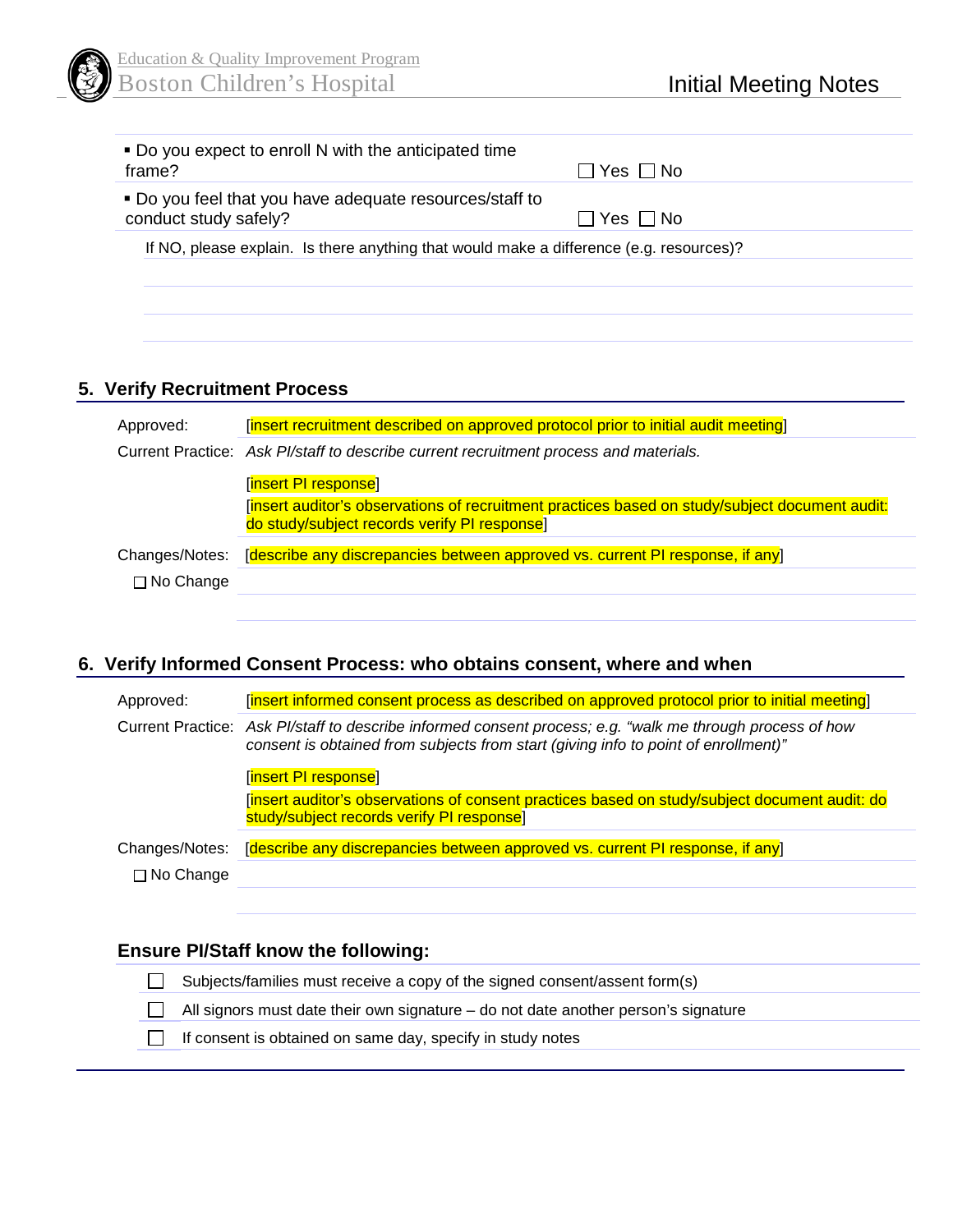

## **7. Verify where Signed Consents/Study Documents w/identifiers (PHI) are filed? Verify where Study Materials and Regulatory Study Documents are stored?**

## **Ensure PI/Staff know the following:**

 $\Box$ Institutional policy for storage of study documents

 $\Box$ Discuss "safe and secure" storage practices per good clinical practices

## **8. Have there been any Serious/Unanticipated Events, Deviations or Exceptions?**

| <b>Reported Events:</b> |  |  |
|-------------------------|--|--|
| Unreported/Notes:       |  |  |
| $\Box$ No Changes       |  |  |
|                         |  |  |

### **Ensure PI/Staff know the following:**

 $\Box$ Institutional Unanticipated Events reporting policy

 $\Box$ GCPs/best practices regarding reporting unanticipated events

## **9. Verify Data Safety Monitoring Plan**

| Approved:                |  |
|--------------------------|--|
| <b>Current Practice:</b> |  |
| Changes/Notes:           |  |
| $\Box$ No Changes        |  |

## **Ensure PI/Staff know the following:**

Verify that all events requiring DSMB review were reporting according to IRB approved plan  $\mathbb{R}^n$ 

 $\Box$ Institutional policy for Data Safety Monitoring Plans

## **10. Have there been any outside monitoring or review of this protocol?**

#### $\Box$  NO

 $\Box$  If YES, were copies of all outside monitoring reports/letters submitted to the IRB?

### **Ensure PI/Staff know the following:**

 $\Box$  Copies of all outside monitoring formal reports/letters must be submitted to the IRB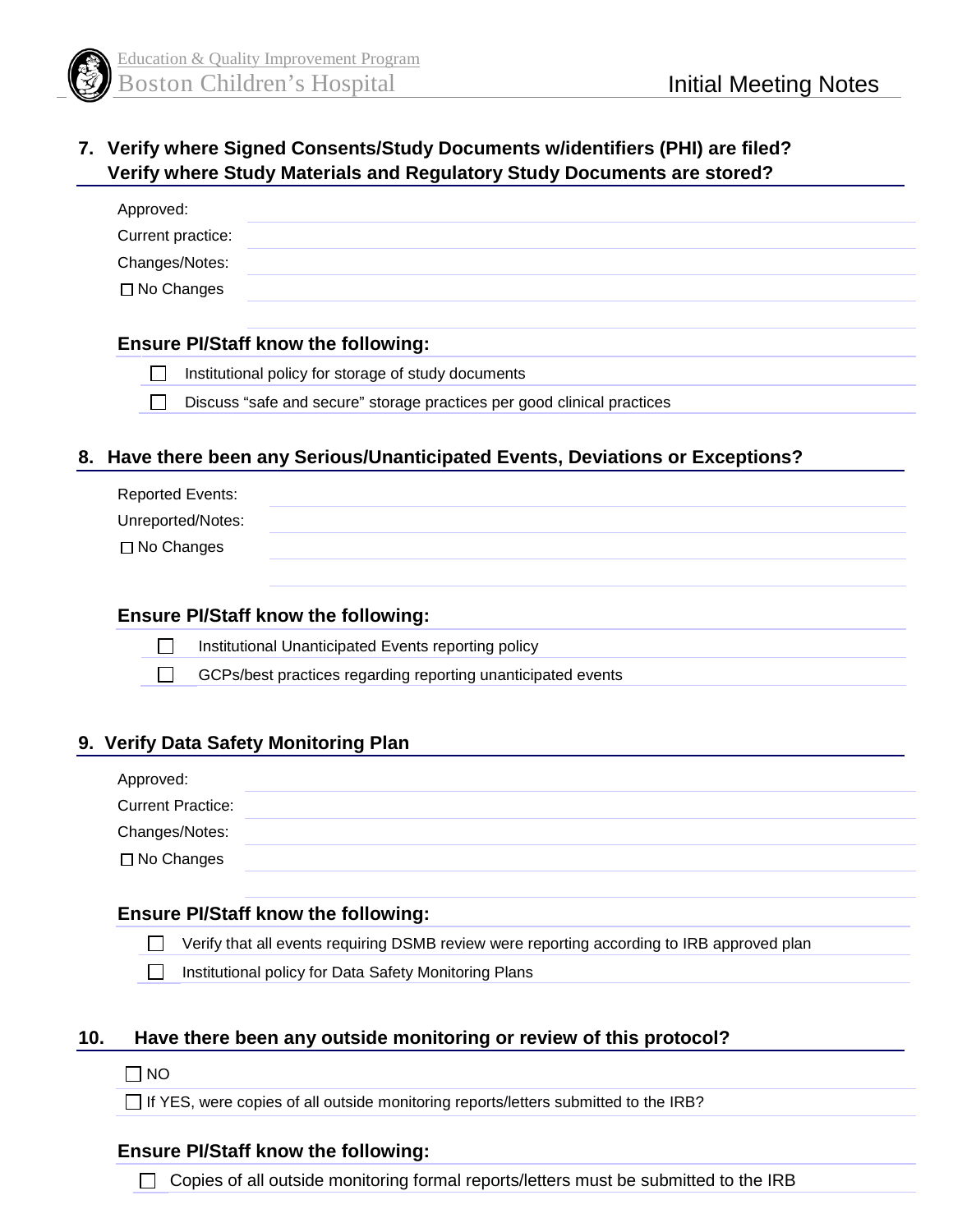

## **11. If protocol expired, verify there was no research activity/enrollment during those times?**

| Expired periods:  | [note any periods protocol approval lapsed per IRB records]                                                                                                                                |
|-------------------|--------------------------------------------------------------------------------------------------------------------------------------------------------------------------------------------|
| PI Response:      | If there were periods protocol expired, ask PI to describe research activity and enrollment<br>process during these times - ask as open-ended question<br>[insert PI response]             |
|                   | [insert auditor's observations of recruitment, enrollment and subject activities (of enrolled<br>subjects) during expired time periods based on study/subject document review during audit |
| $\Box$ No Changes |                                                                                                                                                                                            |

**Ensure PI/Staff know the following:**

Recommend to submit Continuing Review applications at least 2 months prior to expiration

 $\Box$ When protocol has expired or put on hold, all research activity/enrollment should stop, unless permission is granted from the IRB

## **12. Verify Research Staff and Training**

| <b>Approved Research Staff</b> | <b>Title/Role</b>      | <b>Required Training</b> |
|--------------------------------|------------------------|--------------------------|
|                                | Principal Investigator |                          |
|                                |                        |                          |
|                                |                        |                          |
|                                |                        |                          |
|                                |                        |                          |
|                                |                        |                          |

### **Is there anyone else who is not listed above that is currently involved in this protocol?**

### **Ensure PI/Staff know the following:**

| $\Box$ IRB policy: Multi-Center Research and Engagement in Research         |
|-----------------------------------------------------------------------------|
| $\Box$ IRB policy: Education and Training – Investigator and Research Staff |
| □ IRB policy: Communication of Staff Concerns Raised during Research        |

#### **13. How is your relationship/communication with IRB? Have there been any unexplained delays, and/or overall turn-around time (> 14 days)?**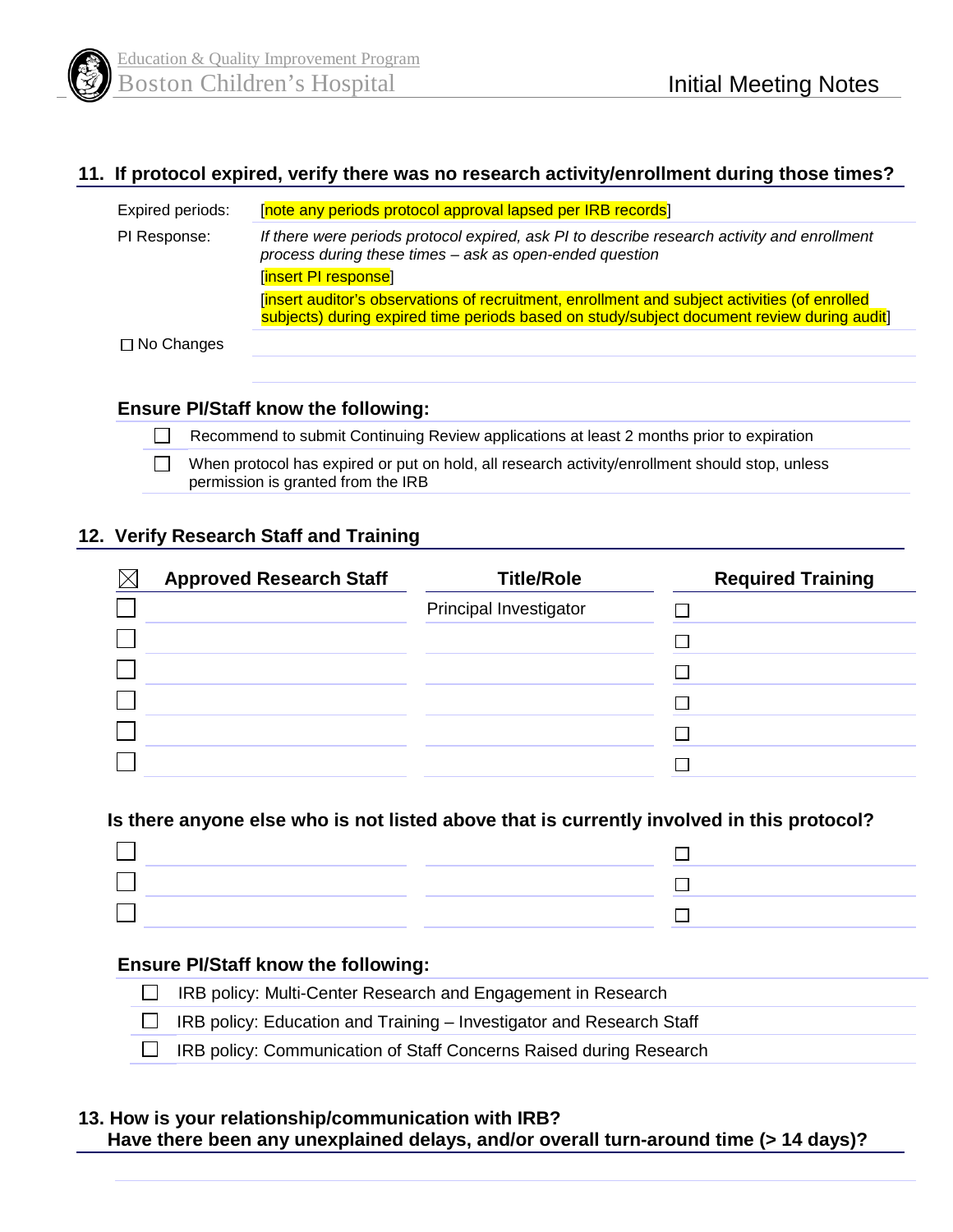

## **14. What are your experiences, comments and/or feedback regarding:**

| <b>IRB Office/Administrators</b> |  |
|----------------------------------|--|
| <b>IRB Review Process</b>        |  |
| <b>Clinical Trials Office</b>    |  |
| <b>Research Pharmacy</b>         |  |
| <b>Clinical Research Center</b>  |  |
|                                  |  |
|                                  |  |
|                                  |  |

## **15. Are there any notable obstacles/frustrations to conducting research at [institution]?**

**16. Are there any notable strength that facilitate your research at [institution]?** 

**17. Are there any resources or services that [institution] can provide that may facilitate research and/or encourage more investigators to conduct research?** 

**18. Overall, what are your general thoughts/impressions about research at [institution]?**